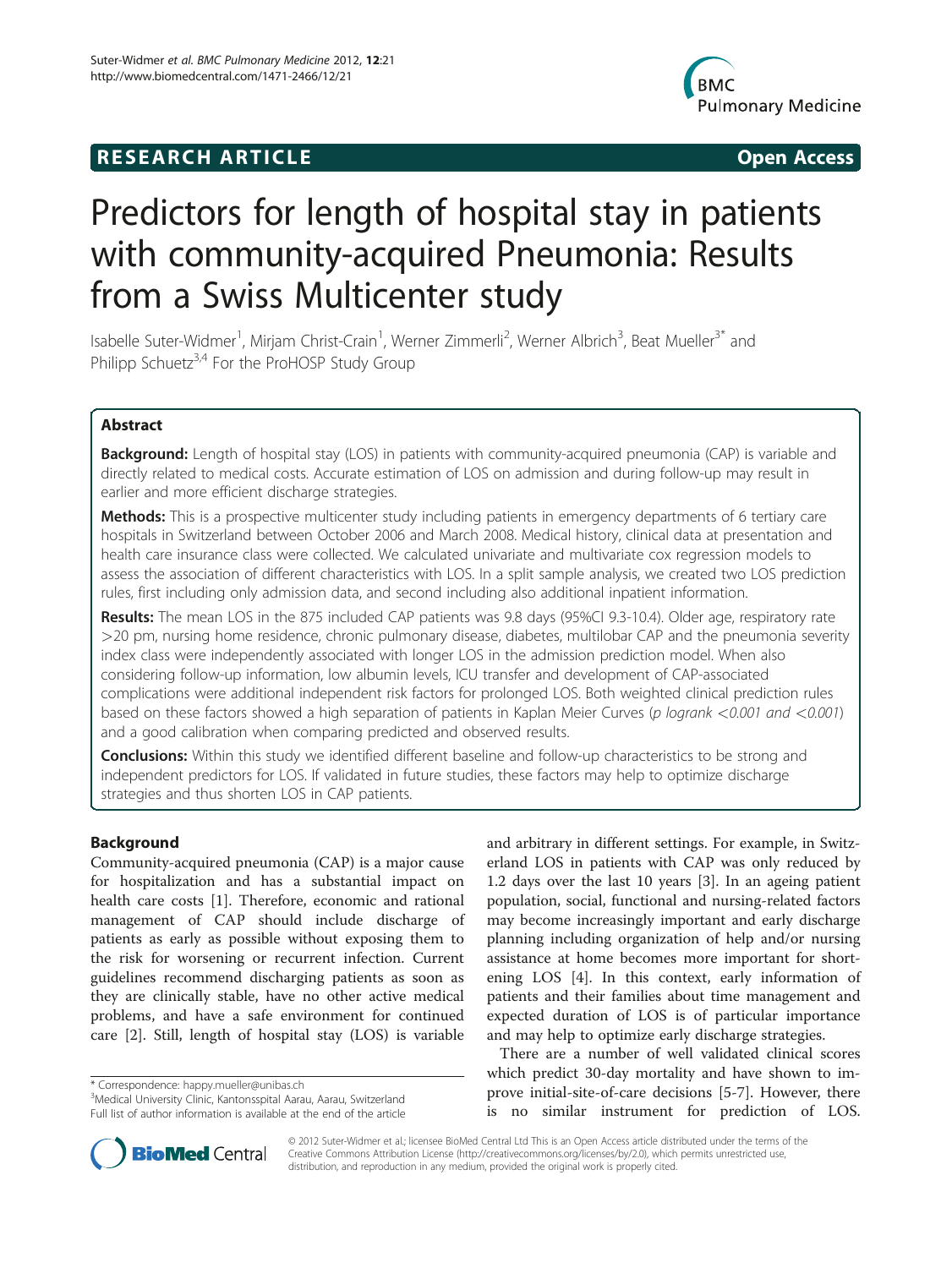Previously, different parameters which are associated with LOS have been reported [\[8](#page-7-0)-[11\]](#page-7-0). Some predictors directly relate to the acute disease or underlying comorbidities, while other factors include the social situation of the patient. Yet, a reliable clinical prediction rule which helps physicians estimating LOS based on these and other factors is missing.

The aim of the present study was to propose a LOS prediction rule in a well characterized cohort of CAP patients from six different Swiss hospitals, one only focusing on admission parameters and one also considering follow up information. Furthermore, we investigated whether type of medical insurance was associated with LOS. One could assume that privately insured patients have shorter LOS because they may have priority for diagnostic studies, are more easily being transferred to post acute care centers and are treated by more experienced physicians. On the other hand, financial incentives could lead to higher LOS in patients, particularly in a pay-for-service health care system such as in Switzerland.

# Methods

#### Study design and setting

Herein, we used the clinical data from all patients with CAP enrolled in the multicenter ProHOSP study [\[12](#page-7-0)]. The design of this study has been reported in detail elsewhere [[12\]](#page-7-0). In brief, from October 2006 to March 2008, a total of 1359 consecutive patients with presumed lower respiratory tract infection (LRTI) from six different hospitals located in the northern part of Switzerland were included. In total, 925 patients had the definite diagnosis of CAP. Patients were randomly assigned to an intervention group, where guidance of antibiotic therapy was based on procalcitonin cut-off ranges, and to a standard group in which guidance of antibiotic therapy was based on enforced guideline recommendations without knowledge of procalcitonin. The baseline characteristics for both groups were similar and both were treated according to current guidelines.

# Selection of participants

Patients had to be over 18 years old with a definite diagnosis of CAP to be eligible for this analysis. Inclusion criteria included the presence of at least 1 respiratory symptom (cough, sputum production, dyspnea, tachypnea, pleuritic pain), plus at least 1 finding during auscultation (rales, crepitation), or 1 sign of infection (core Body temperature >38.0°C, shivering, or Leukocyte count  $>$ 10000/ $\mu$ L or < 4000/ $\mu$ L) independent of antibiotic pretreatment. CAP was defined as a new infiltrate on chest radiograph. Exclusion criteria included patients with active intravenous drug use, severe immunosuppression other than corticosteroid use, life-threatening medical comorbidities leading to possible imminent death, patients with hospital acquired pneumonia and patients with chronic infection necessitating antibiotic treatment. We only included patients who survived their hospital stay for this analysis, as early death would induce a bias for LOS prediction. Patients were examined on admission to the emergency department by a resident supervised by a board-certified specialist in internal medicine. The standardized baseline assessment included medical history, clinical examination, lab tests and chest X-ray. For all patients with CAP, the PSI and the CURB65 was calculated on admission as described elsewhere [\[6,7](#page-7-0)]. The study protocol was approved by all local ethical committees, and written informed consent was obtained from all participants.

#### Study endpoints and selection of covariates

The primary endpoint of this analysis is LOS defined as the time from hospital admission to hospital discharge. We recorded baseline data including demographic characteristics (age, gender), comorbid diseases, and living situation (at home, nursing home residents or living with continuous nursing support at home), insurance status, clinical presentation on admission and initial results from blood analysis. All patients were followed until hospital discharge and we further assessed adverse events during the hospital stay including need for ICU admission and development of CAP specific complications (empyema).

#### Statistical analysis

Variables are presented as medians and interquartile range and a two group comparison was made with Wilcoxon-MWU tests. In a first step, we assessed the association of different baseline characteristics with LOS in univariate Cox regression models with time to hospital discharge of patients as the endpoint of interest. For the time to event analysis, patients were censored at the time of hospital discharge. Further, we calculated multivariate Cox regression analysis adjusted for all covariates to assess which parameters had an independent association with longer LOS. Of note, hazard ratios (HRs) lower than 1 correspond to an association of the factor with longer LOS, while high HRs correspond to earlier discharge. The proportional hazards assumption of Cox regression models was evaluated by graphical display and analysis of the scaled Schoenfeld residuals as recommended [[13\]](#page-7-0). In a 50:50 split sample analysis, we used all independent predictors from the multivariate model to calculate two weighted clinical decision rules assigning points to each predictor based on the magnitude of association (i.e. HR  $0.8 - 0.9 = 1$  point, 0.7-0.8 2 points,  $0.6-0.5 = 3$  points,  $\langle 0.5 = 4$  points); the prediction of based on the first 50 % of CAP patients was then used to predict LOS in the second half of patients to assess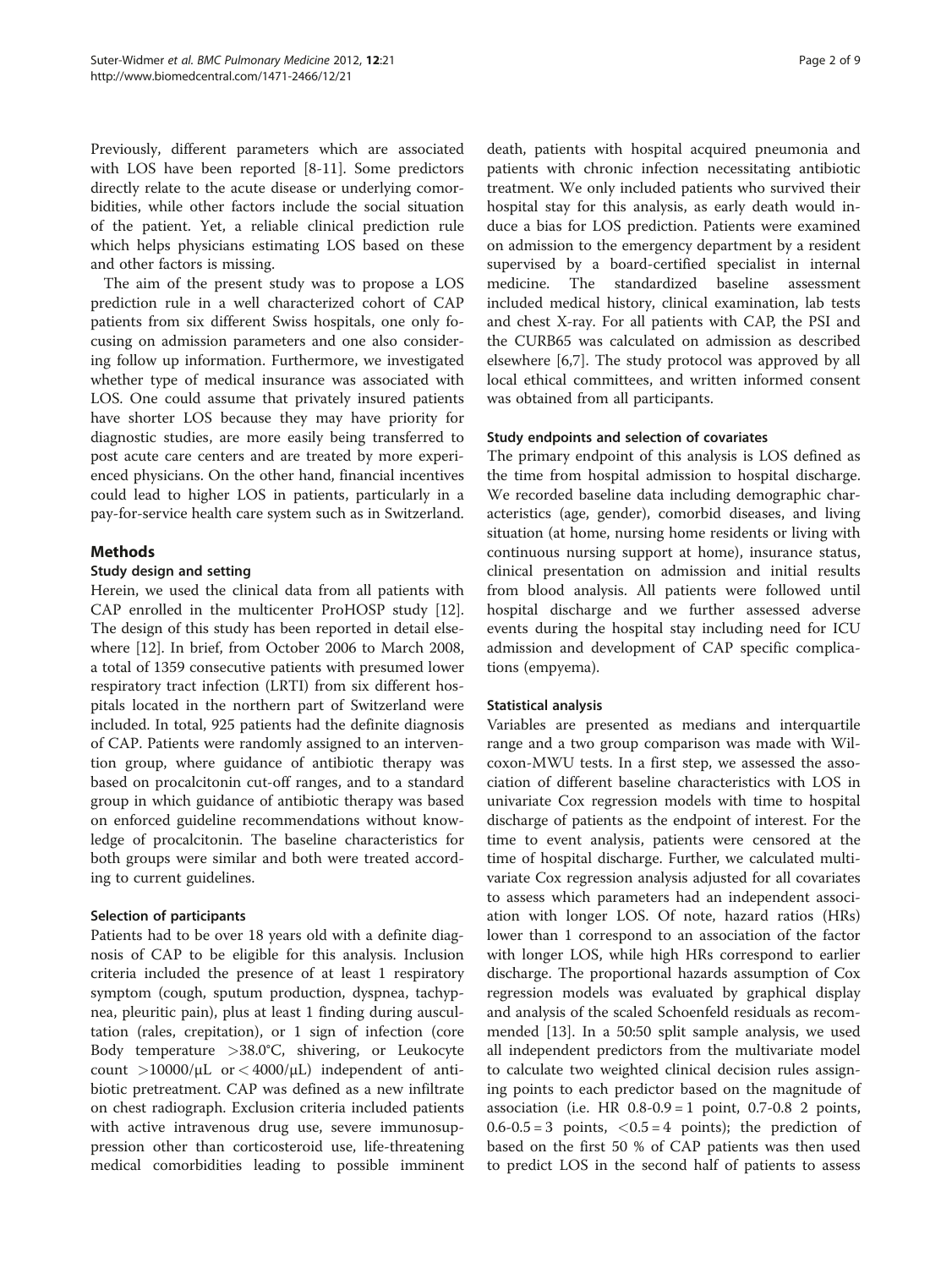calibration. We developed two models: a first one considered baseline criteria only, and a second model also considered factors during follow up. To illustrate the association of this rule and LOS, we displayed data in Kaplan Meier survival curves stratified by the number of predictors.

In a sensitivity analysis we also investigated whether randomization of the initial study had an effect on this analysis. We found no association of the intervention on LOS (HR 1.05, 95%CI 0.92-1.20). Also, when including an interaction term into the regression model, we found no evidence of effect modification. Therefore treatment assignment was not further considered in this analysis.

All testing was two-tailed and P values less than 0.05 were considered to indicate statistical significance. All calculations were performed using STATA 9.2 (Stata Corp, College Station, Texas).

# Results

# Patient population

From a total of 925 patients, 875 (94.6 %) patients survived their hospital stay and were included in the further analysis. Baseline characteristics of the study cohort are presented in Table 1. The median age of the patients at the time of study enrolment was 72 years and 42 % were women. Patients had important comorbidities including chronic pulmonary disease in 29 %, congestive heart failure in 16 % and diabetes in 17 %. A total of 49 % of patients were classified in high risks PSI classes IV or V.

# Predictors for LOS in univariate models

A total of 5 % of patients were not hospitalized. The mean LOS of the overall cohort was 9.8 days (95%CI 9.3-10.4). We assessed LOS in Cox regression models where low HRs correspond to an association of the factor with longer LOS. Older age, respiratory rate >20 pm, confusion, residing in a nursing home, or need for regular nursing assistance at home, as well as different pre-existing comorbid conditions including chronic pulmonary disease, congestive heart failure and diabetes showed a significantly decreased chance to be discharged from the hospital in the univariate Cox regression analysis (Table [2\)](#page-3-0). Furthermore, markers of high disease severity such as high procalcitonin levels  $>0.5$ ug/L, high CRP levels >150 mg/dL and PSI class were associated with longer time until hospital discharge. Similarly, positive blood cultures and multilobar CAP, as well as development of empyema or admission to the ICU during the hospital stay were also significantly associated with higher LOS.

# Predictors for LOS in multivariate models

Using a 50:50 split sample analysis approach, we calculated two multivariate prediction models: one for factors

# Table 1 Baseline characteristics and outcomes of surviving CAP patients (n = 875)

| <b>Characteristics</b>                                                  | Value $n = 875$ |
|-------------------------------------------------------------------------|-----------------|
| Demographic characteristics                                             | 72 (57-82)      |
| Age (years)                                                             | 511 (58 %)      |
| Sex (male) - no. (%)                                                    |                 |
| <b>Past Medical history</b>                                             | 291 (33 %)      |
| History of chills                                                       | 628 (72 %)      |
| Former or current smoker                                                | 326 (37 %)      |
| Regular alcohol consumption                                             |                 |
| Social situation at home                                                | 580 (66 %)      |
| Lives independently                                                     | 295 (34 %)      |
| Nursing home resident or living with continuous nursing<br>help at home |                 |
| Coexisting illnesses - no. (%)                                          | 143 (16 %)      |
| Chronic heart failure                                                   | 258 (29 %)      |
| Chronic pulmonary disease                                               | 152 (17 %)      |
| Diabetes                                                                | 107 (12 %)      |
| Malignancy                                                              |                 |
| <b>Clinical findings</b>                                                | 64 (7 %)        |
| Confusion - no. (%)                                                     | 313 (36 %)      |
| Respiratory rate > 20 breaths/minute                                    | 24 (3 %)        |
| Systolic blood pressure <100 mmHg                                       | 312 (36 %)      |
| Heart rate > 100 beats/minute                                           | 328 (37 %)      |
| Body temperature > 38.5°C                                               |                 |
| <b>PSI points</b>                                                       | $92(68 - 116)$  |
| PSI class- no. (%)                                                      | 450 (51 %)      |
| I, II, III                                                              | 323 (37 %)      |
| IV                                                                      | 102 (12 %)      |
| V                                                                       |                 |

Data are presented as medians (IQR) or absolute numbers (%).

being present on hospital admission only, and one with all factors on admission and during hospital stay (Table [3\)](#page-4-0). In the admission only model, older age, respiratory rate >20 pm, nursing home residence, chronic pulmonary disease, diabetes, multilobar CAP and the pneumonia severity index class were independently associated with longer LOS. We calculated a weighted prediction score assigning points based on the magnitude of association. This was also confirmed in Kaplan Meier curves for time to hospital discharge, where more points were associated with significantly longer time until hospital discharge (*p logrank*  $\langle 0.001 \rangle$  (Figure [1](#page-5-0)). This prediction rule also showed a good calibration when used in the validation cohort (Figure [2\)](#page-6-0).

An overall model including not only baseline factors, but also follow up information, namely blood culture results, need for ICU admission and development of complications (empyema) was also calculated. Both,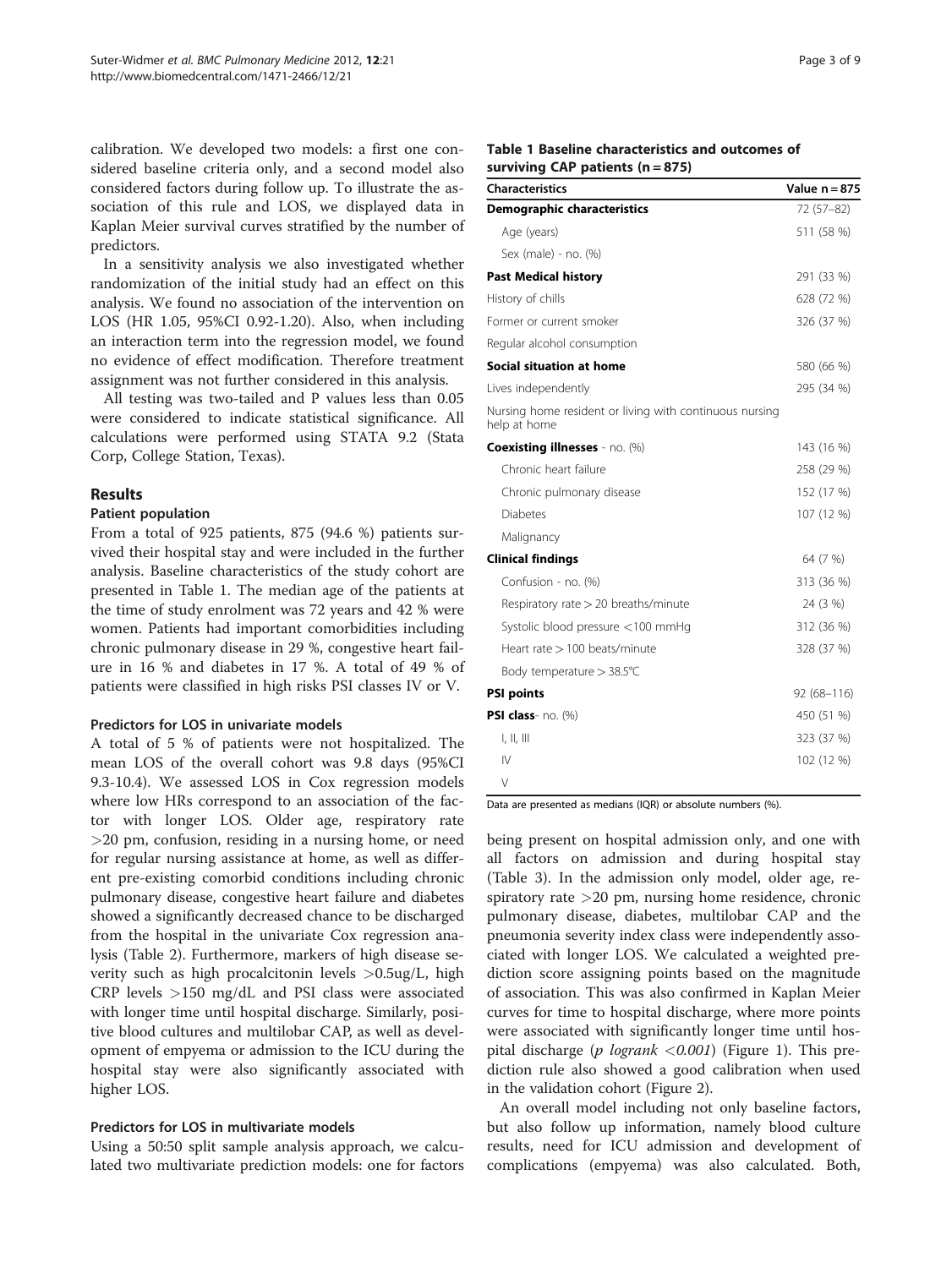## <span id="page-3-0"></span>Table 2 Univariate cox regression model for time to hospital discharge

| ۔ ۔                                                                                  |                                   |                |
|--------------------------------------------------------------------------------------|-----------------------------------|----------------|
| <b>Parameters</b>                                                                    | <b>HR (95%CI)</b>                 | р              |
| <b>Demographics</b>                                                                  |                                   |                |
| Female Gender                                                                        | $0.95(0.83-1.08)$                 | 0.41           |
| <b>Age</b> (age $<$ 60 Reference group)                                              |                                   |                |
| Age 60-70 years                                                                      | $0.63$ (0.52-0.77) < <b>0.001</b> |                |
| Age 70-80 years                                                                      | $0.52(0.43-0.63) < 0.001$         |                |
| Age $>80$ years                                                                      | 0.46 (0.38-0.55) < <b>0.001</b>   |                |
| Past medical history                                                                 |                                   |                |
| Fever (Temp > 38.5°C)                                                                | $0.82$ (0.71-0.95)                | 0.01           |
| Active smoker                                                                        | $0.85(0.73-0.98)$                 | 0.03           |
| Regular alcohol consumption                                                          | $1.15(1.01-1.31)$                 | 0.05           |
| <b>Clinical presentation</b>                                                         |                                   |                |
| BP systolic $<$ 90 mmHg                                                              | $0.67(0.44-0.99)$                 | 0.05           |
| BP diastolic $<$ 60 mmHg                                                             | $0.77(0.54-10.7)$                 | 0.22           |
| $Pulse > 100$ bpm                                                                    | $0.93(0.81-1.07)$                 | 0.32           |
| Temperature $>$ 38.5 or $<$ 36°C                                                     | $1.01(0.88-1.15)$                 | 0.93           |
| Respiratory rate $>$ 20 bpm                                                          | $0.72$ (0.62-0.82) < <b>0.001</b> |                |
| Confusion                                                                            | $0.76(0.59-0.99)$                 | 0.04           |
| <b>Situation at home</b>                                                             |                                   |                |
| Nursing home or needing regular nursing<br>assistance at home                        | $0.70(0.61-0.81) < 0.001$         |                |
| <b>Comorbid condition</b>                                                            |                                   |                |
| Chronic pulmonary disease                                                            | $0.75(0.65-0.86) < 0.001$         |                |
| Chronic heart failure                                                                | $0.68$ (0.57-0.81) < <b>0.001</b> |                |
| <b>Diabetes</b>                                                                      | $0.8(0.67-0.95) < 0.001$          |                |
| Tumor                                                                                | $0.89(0.73-1.09)$                 | 0.22           |
| Chronic renal failure                                                                | $0.73$ (0.62-0.86) < <b>0.001</b> |                |
| <b>Type of medical Insurance</b>                                                     |                                   |                |
| Private insurance                                                                    | $1.1(0.93-1.3)$                   | 0.29           |
| Initial blood analysis                                                               |                                   |                |
| Procalcitonin $\left\langle \langle 0.1 \rangle nq/L \right\rangle$ Reference group) |                                   |                |
| Procalcitonin 0.1-0.25 ng/L                                                          | $0.97(0.77-1.21)$                 | 0.76           |
| Procalcitonin 0.25-0.5 ng/L                                                          | $0.78(0.6-1.01)$                  | 0.06           |
| Procalcitonin > 0.5 ng/L                                                             | $0.69(0.56-0.85) < 0.001$         |                |
| C-reactive protein (<50 mg/L Reference group)                                        |                                   |                |
| C-reactive protein 50-100 mg/L                                                       | $0.76(0.6-0.96)$                  | 0.02           |
| C-reactive protein 100-150 mg/L                                                      | 1.03 (0.82-1.28)                  | 0.82           |
| C-reactive protein > 150 mg/L                                                        | $0.78(0.65-0.94)$                 | 0.01           |
| Initial albumin level <30 g/L                                                        | $0.80(0.67-0.96)$                 | 0.02           |
| Initial sodium $<$ 130 or $>$ 140 mmol/L                                             | $0.89(0.76-1.04)$                 | 0.17           |
| <b>Severity of CAP</b>                                                               |                                   |                |
| Bacteremic CAP                                                                       | $0.74(0.58-0.95)$                 | 0.02           |
| Multilobar CAP                                                                       | $0.73$ $(0.56 - 0.93)$            | 0.01           |
| Development of empyema                                                               | $0.41(0.28-0.6)$                  | $<$ 0.001 $\,$ |
| ICU transfer during hospitalisation                                                  | $0.45(35-0.59)$                   | $<$ 0.001      |

# Table 2 Univariate cox regression model for time to hospital discharge (Continued)

### Pneumonia severity index

| Of note, hazard ratios (HRs) lower than 1 correspond to an association of the<br>factor with longer LOS, while high HRs correspond to earlier discharge. |                             |  |  |  |  |
|----------------------------------------------------------------------------------------------------------------------------------------------------------|-----------------------------|--|--|--|--|
| PSI class (per increase in PSI class)                                                                                                                    | $0.71(0.66 - 0.75) < 0.001$ |  |  |  |  |

need for ICU admission and development of complications (empyema), as well as initial albumin level were strong LOS predictors while multilobar CAP did not reach statistical significance in this second model. A weighted score based on these factors showed again a high discrimination of LOS and a good calibration when used in the validation cohort.

# **Discussion**

We identified several factors on admission and during follow-up, which were independently associated with longer LOS in patients with CAP. Integrated into a clinical prediction rule, these factors were able to predict LOS in a split sample analysis and showed high separation of LOS.

Previously different predictors for LOS have been reported [[5,8-11\]](#page-7-0). Some predictors directly relate to the acute disease or underlying comorbidities, while other factors focus on the social situation of the patient. Predictors for LOS associated with the acute infection were abnormal blood results (low PaO2, low albumin, sodium imbalance), clinical signs of severity (low diastolic blood pressure, respiratory acidosis, high fever, confusion) or severity markers such as pleural effusion, multilobar lung involvement and positive blood culture, or development of complications such as empyema requiring drainage and admission to the ICU [\[5](#page-7-0)-[8\]](#page-7-0). Important comorbidities were regular alcohol consumption, dysphagia, chronic renal failure, neoplastic disease, urinary catheterization, secondary urinary tract infection among others [[8-11\]](#page-7-0). Important social factors included the assessment of the family caregiver's involvement, active and early involvement of the family in the discharge process, effective communication with the family, the provision of adequate information and education during the discharge process among others [[4\]](#page-7-0). Within the presented study, we were able to evaluate both, factors focusing on the acute illness on admission and during follow up and social factors. In multivariate models, we identified independent LOS predictors which allowed individual LOS prediction. Thereby, our study expands previous efforts and proposes a clinical prediction rule, which may help physician to better estimate LOS in patients.

Our study population had a mean LOS of 9.8 days, which is longer than in most similar cohorts in the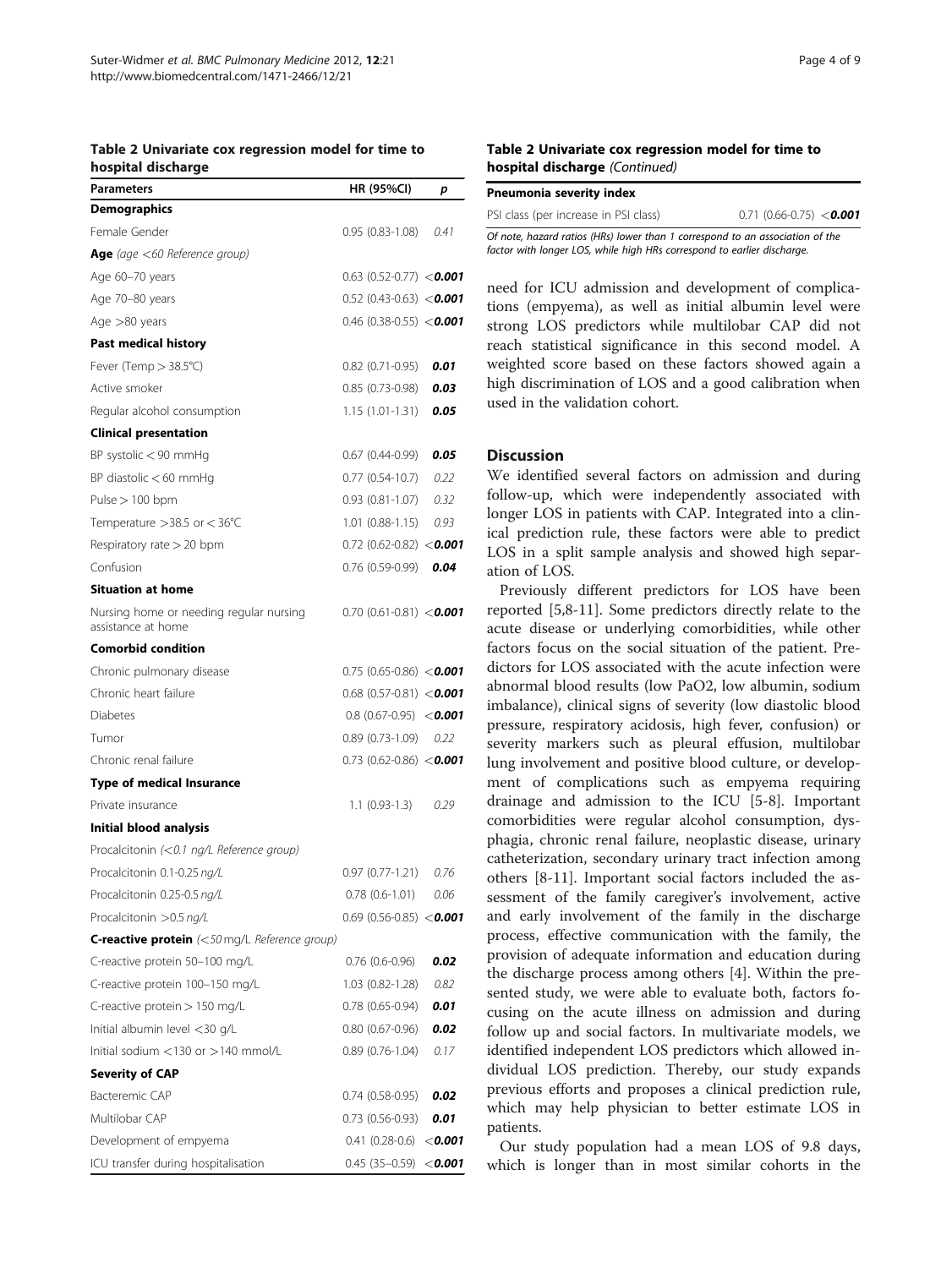<span id="page-4-0"></span>

|  |  |  |  | Table 3 Multivariate models for prediction of Length of stay |
|--|--|--|--|--------------------------------------------------------------|
|--|--|--|--|--------------------------------------------------------------|

| Parameters                                       | <b>Initial Prediciton model</b> |         |                | Follow-up Prediciton model |         |               |
|--------------------------------------------------|---------------------------------|---------|----------------|----------------------------|---------|---------------|
|                                                  | <b>HR (95%CI)</b>               | p       | <b>Points</b>  | HR (95%CI)                 | p       | <b>Points</b> |
| Age (age $<$ 60 Reference group)                 |                                 |         |                |                            |         |               |
| Age 60-70 years                                  | $0.81(0.59-1.11)$               | 0.187   | $\overline{1}$ | $0.74(0.54-1.01)$          | 0.06    | 2             |
| Age 70-80 years                                  | $0.65(0.46-0.92)$               | 0.014   | 3              | $0.59(0.42 - 0.82)$        | 0.002   | 4             |
| Age $>80$ years                                  | $0.65(0.46-0.92)$               | 0.015   | 3              | $0.53$ $(0.37 - 0.76)$     | < 0.001 | 4             |
| <b>Past medical history</b>                      |                                 |         |                |                            |         |               |
| Fever (Temp > 38.5°C)                            | $1.1$ (0.89-1.36)               | 0.372   |                | 1.16 (0.93-1.44)           | 0.181   |               |
| Active smoker                                    | $1.04(0.82 - 1.33)$             | 0.745   |                | $0.98(0.76-1.24)$          | 0.839   |               |
| Regular alcohol consumption                      | $1.22(0.89 - 1.51)$             | 0.261   |                | $1.36(0.91-1.69)$          | 0.34    |               |
| <b>Clinical presentation</b>                     |                                 |         |                |                            |         |               |
| BD systolic < 90 mmHg                            | $0.78$ $(0.46 - 1.32)$          | 0.348   |                | $1.29(0.74-2.25)$          | 0.362   |               |
| Respiratory rate $>$ 20 pm                       | $0.76$ (0.61-0.95)              | 0.014   | $\overline{2}$ | $0.74(0.6-0.92)$           | 0.006   | 2             |
| Confusion                                        | $0.99(0.69 - 1.41)$             | 0.939   |                | $1.03(0.72 - 1.48)$        | 0.855   |               |
| <b>Situation at home</b>                         |                                 |         |                |                            |         |               |
| Nursing home*                                    | $0.84(0.67-1.06)$               | 0.138   | 1              | $0.72$ $(0.57 - 0.92)$     | 0.008   | 2             |
| <b>Comorbid condition</b>                        |                                 |         |                |                            |         |               |
| Chronic pulmonary disease                        | $0.70(0.56-0.87)$               | < 0.001 | 3              | $0.65(0.52-0.81)$          | < 0.001 | 3             |
| Congestive heart failure                         | $0.94(0.71-1.24)$               | 0.645   |                | $0.94(0.71-1.24)$          | 0.655   |               |
| <b>Diabetes</b>                                  | $0.77(0.59-1.01)$               | 0.062   | 2              | $0.68$ $(0.51 - 0.89)$     | 0.006   | 3             |
| renal failure                                    | 0.99 (0.76-1.29)                | 0.956   |                | $1.19(0.9-1.56)$           | 0.214   |               |
| Initial blood analysis                           |                                 |         |                |                            |         |               |
| <b>Procalcitonin</b> (<0.1 ng/L Reference group) |                                 |         |                |                            |         |               |
| Procalcitonin 0.1-0.25 ng/L                      | 1.36 (0.97-1.89)                | 0.072   |                | 1.31 (0.94-1.84)           | 0.111   |               |
| Procalcitonin 0.25-0.5 ng/L                      | 1.77 (0.88-2.64)                | 0.151   |                | 1.86 (0.85-2.79)           | 0.221   |               |
| Procalcitonin > 0.5 ng/L                         | $1.12(0.8-1.58)$                | 0.5     |                | $1.24(0.88-1.76)$          | 0.217   |               |
| C-reactive protein (<50 mg/dl Reference group)   |                                 |         |                |                            |         |               |
| C-reactive protein 50-100 mg/dl                  | $0.89(0.63-1.28)$               | 0.537   |                | $0.97(0.68-1.39)$          | 0.882   |               |
| C-reactive protein 100-150 mg/dl                 | 1.06 (0.76-1.46)                | 0.735   |                | $1.07(0.77-1.48)$          | 0.701   |               |
| C-reactive protein $> 150$ mg/dl                 | $0.76$ $(0.57-1.01)$            | 0.057   |                | $0.87$ $(0.65 - 1.15)$     | 0.325   |               |
| <b>Nutrition marker</b>                          |                                 |         |                |                            |         |               |
| Initial albumin level <30 g/dl                   | $0.81$ (0.6-1.08)               | 0.153   |                | $0.77$ $(0.58-1.03)$       | 0.082   | 2             |
| <b>Severity of CAP</b>                           |                                 |         |                |                            |         |               |
| Multilobar CAP                                   | $0.68$ $(0.45 - 1.03)$          | 0.066   | 3              | $0.92$ $(0.61 - 1.38)$     | 0.684   |               |
| Pneumonia severity index (per increase in class) | $0.79(0.69 - 0.91)$             | < 0.001 | $\overline{2}$ | $0.81$ (0.7-0.93)          | 0.003   | 1             |
| Follow up history not available on admission     |                                 |         |                |                            |         |               |
| Positive blood cultures                          |                                 |         |                | $0.89(0.62 - 1.27)$        | 0.509   |               |
| ICU transfer during hospitalisation              |                                 |         |                | $0.43(0.29 - 0.66)$        | < 0.001 | 5             |
| Development of empyema                           |                                 |         |                | $0.33$ (0.19-0.57)         | < 0.001 | 6             |

\*or needing regular nursing assistance at home.

United States, but similar to other European centers. Importantly, the mean age of the population was 72 years of age with a high burden of comorbidities. As many patients needed post-acute care nursing assistance, LOS was not only dependent on the resolution of the acute

disease, but also on organizational reasons. In line with this, we found that being a nursing home resident or needing regular nursing assistance at home was an independent predictor for LOS. Also, younger patients may present with a much more pronounced inflammatory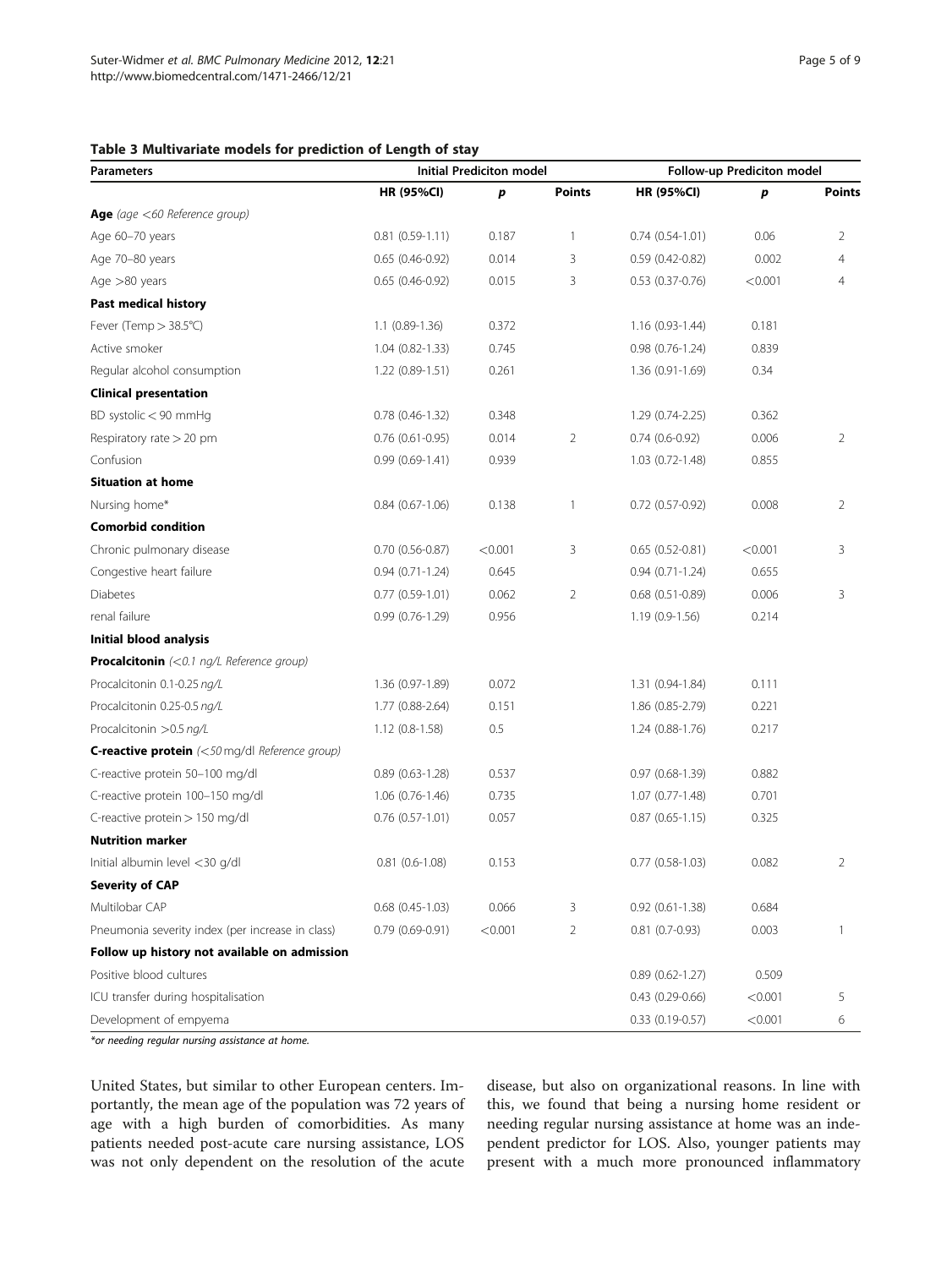<span id="page-5-0"></span>

reaction, but need shorter LOS compared to older patients. This is also in accordance with previous studies that found no difference in LOS despite reducing antibiotic courses with the use of a procalcitonin algorithm [[12,14-16\]](#page-7-0).

Increasing health care cost put an important burden on all health care systems. Inpatient management is up to 20 times more expensive than outpatient treatment [[11,](#page-7-0)[17-20\]](#page-8-0). Safely reducing the number of inpatient days is cost-effective and important from a societal perspective. As a result of continuous research organizational and financial pressure [[21-29](#page-8-0)], LOS in CAP patients has continuously been declining in the past 20 years while

maintaining and improving quality of care [\[20,30\]](#page-8-0). Importantly, previous research suggested that early discharge planning is effective and has the potential to markedly reduce LOS [[31](#page-8-0),[32\]](#page-8-0). Our predictive rules may help clinicians to optimize discharge planning by indicating the expected LOS and indentifying important factors influencing LOS.

An interesting finding of our study was that private insurance status was not associated with LOS. This was also true when adjusting for age, complications and other potential confounders. This suggests that although Switzerland still had a pay-for-service health care system, patients with non-private insurance received similar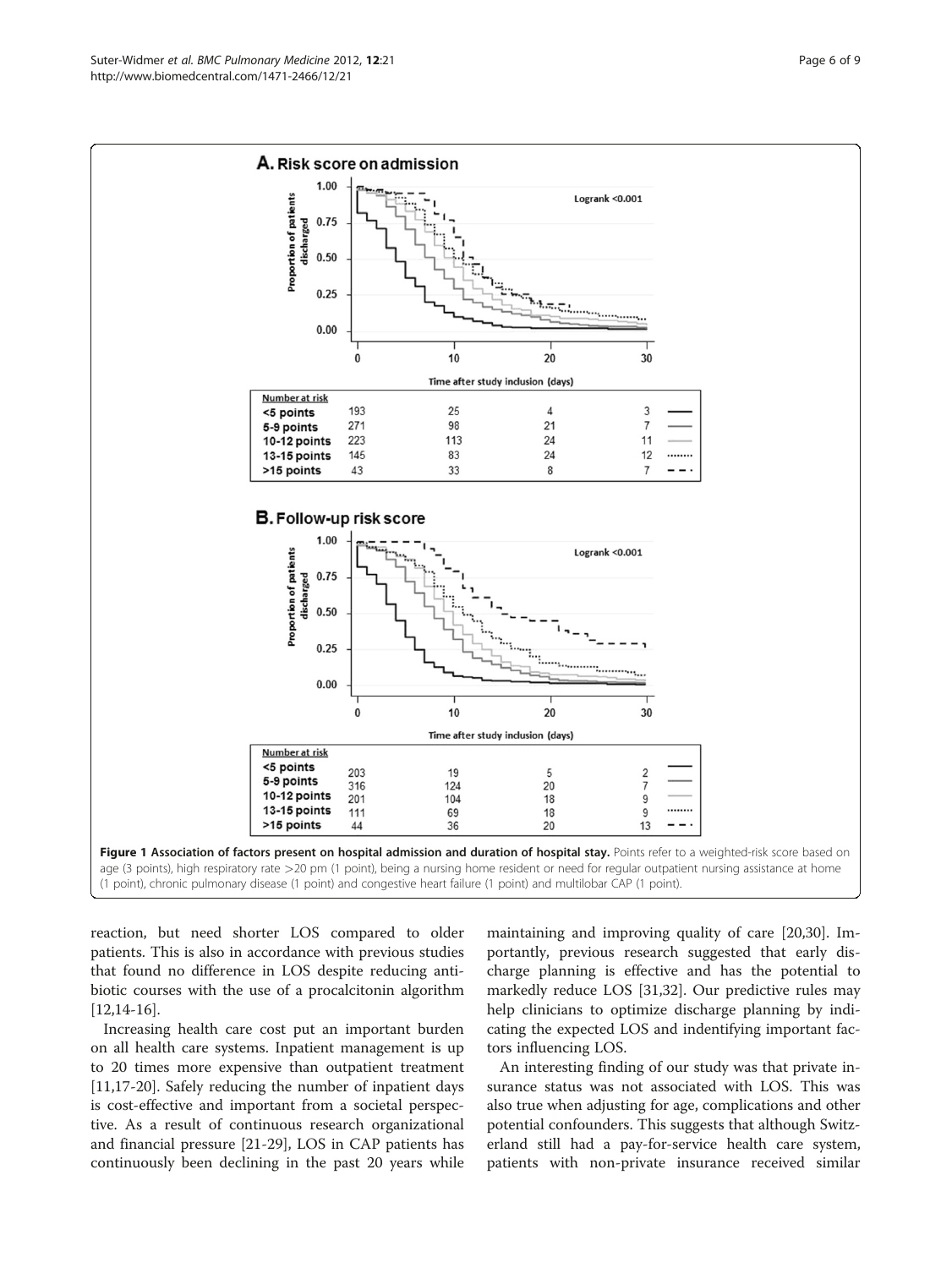<span id="page-6-0"></span>

treatment in regard to LOS compared to privately insured patients and there was no evidence of "extendedhospitalization" of privately insured patients.

Our study has several limitations. First, as a secondary analysis, we did not evaluate all known predictive factors for LOS such as respiratory acidosis, dysphagia, urinary catheterisation and secondary urinary tract infection and several social factors. Similarly, time to antibiotics and corticosteroid use was not assessed which may influence LOS. Second, this study only included Swiss hospitals which may limit external validity for other countries. Also, we did not assess time to clinical stability where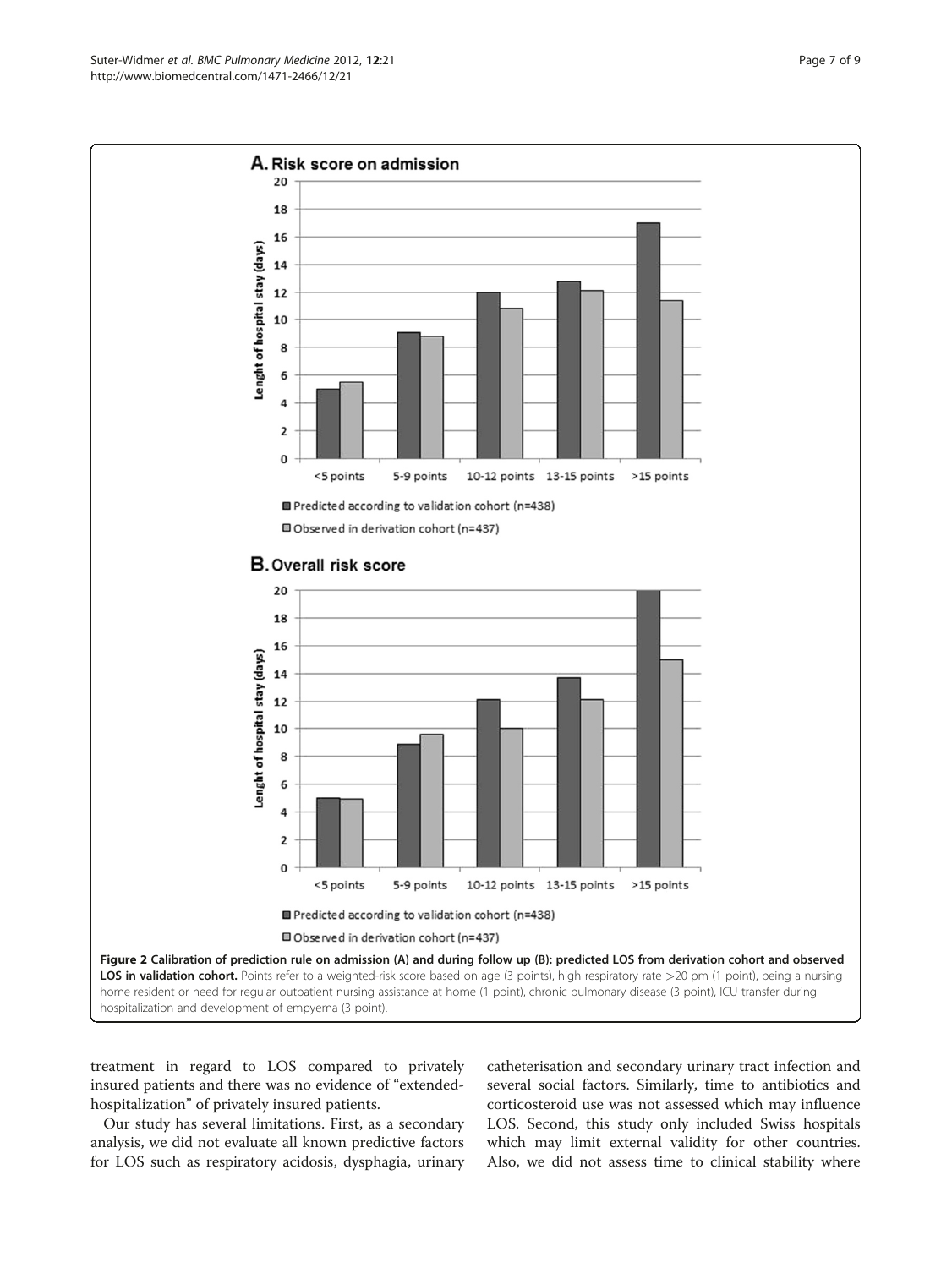<span id="page-7-0"></span>patients could have been discharged if post-acute care facilities were available without limitations. Thus, our prediction rule may not apply unconditionally to other health care systems. LOS in this study was shorter than the average LOS for patients with CAP in Switzerland in the same years, but still higher than reported in similar CAP cohorts within the United States [3]. Third, our result may not be valid in all patients with CAP as the original ProHOSP trial had exclusion criteria, such as immune-suppression and dementia. Thus, we consider this study more hypothesis-generating than definite and future studies must validate our findings. Importantly, we encourage future interventional studies to investigate whether the use of our score for LOS prediction translates into shorter LOS without adverse effects on patient's outcomes.

# Conclusion

In conclusion, we created a baseline and a follow-up prediction rule that accurately estimated LOS in CAP patients. If confirmed in future trials, knowledge of these factors may help to improve discharge management and avoidance of prolonged hospitalizations due to non-medical reasons.

#### Competing interest

No commercial sponsor had any involvement in design and conduct of this study, namely collection, management, analysis, and interpretation of the data; and preparation, decision to submit, review, or approval of the manuscript.

MCC, WA, BM and PS received support from BRAHMS/Thermofisher to attend meetings and fulfilled speaking engagements. BM has served as a consultant and received research support. All other authors declare that they have no competing interests.

#### Acknowledgements

We thank all members of the ProHOSP Study Group for their important help during the study. We are grateful to the Data Safety and Monitoring Board, namely A.P.Perruchoud, S.Harbarth and A.Azzola for continuous supervision of this trial and all local physicians, the nursing staff, the patients and their relatives who participated in this study. Especially, we thank the staff of the emergency room, medical clinics and central laboratories of the University Hospital Basel, the Cantonal Hospitals Liestal, Aarau, Luzern and Muensterlingen and the "Buergerspital" Solothurn for their very helpful assistance, patience and technical support. The ProHOSP Study group included the following persons: Ursula Schild, RN, Katharina Regez, RN, Rita Bossart, RN, Robert Thomann, MD, Claudine Falconnier, MD, Marcel Wolbers, PHD, Stefanie Meyer-Neidert, MD, Thomas Fricker, MD, Claudine Blum, MD, Ronald Schoenenberger, MD, Christoph Henzen, MD, Thomas Bregenzer, MD, Claus Hoess, MD, Martin Krause, MD, Heiner C. Bucher, MD, Fabian Mueller, Jeannine Haeuptle, Roya Zarbosky, Rico Fiumefreddo, Melanie Wieland, RN, Charly Nusbaumer, MD, Andres Christ, MD, Roland Bingisser, MD, Kristian Schneider, RN, Christine Vincenzi, RN, Michael Kleinknecht, RN, Brigitte Walz, PhD, Verena Briner, MD, Dieter Conen, MD, Andreas Huber, MD, Jody Staehelin, MD, Aarau, Chantal Bruehlhardt, RN, Ruth Luginbuehl, RN, Agnes Muehlemann, PhD, Ineke lambinon and Max Zueger, MD

#### Author details

<sup>1</sup>Department of Internal Medicine, Division of Endocrinology, Diabetes and Metabolism, University Hospital Basel, Basel, Switzerland. <sup>2</sup>Medical University Clinic, Kantonsspital Liestal, Liestal, Switzerland. <sup>3</sup>Medical University Clinic, Kantonsspital Aarau, Aarau, Switzerland. <sup>4</sup>Harvard School of Public Health, Boston, USA.

#### Authors' contributions

PS, MCC, WZ and BM had the idea, wrote the protocol and initiated the study. ISW, WZ, BM and PS managed the trial and collected data. ISW and PS performed the statistical analyses. ISW and PS drafted the manuscript and all authors amended and commented on the manuscript. All authors approved the final version.

#### Funding sources

The initial trial was supported by grant SNF 3200BO-116177/1 and by grant SNF 32003B\_135222 from the Swiss National Science Foundation. Dr. Schuetz was supported by a research grant from the Swiss Foundation for Grants in Biology and Medicine (Schweizerische Stiftung für medizinisch-biologische Stipendien, SSMBS, PASMP3-127684/1). Dr. Christ-Crain was supported by a grant of the Swiss National Science Foundation (PP00P3-12346).

#### Received: 14 September 2011 Accepted: 20 May 2012 Published: 20 May 2012

#### References

- 1. Mizgerd JP: Lung infection-a public health priority. PLoS Med 2006, 3(2): e76.
- 2. Mandell LA, Wunderink RG, Anzueto A, et al: Infectious Diseases Society of America/American Thoracic Society consensus guidelines on the management of community-acquired pneumonia in adults. Clin Infect Dis 2007, 44(Suppl 2):S27–S72.
- 3. http://www.bfs.admin.ch/bfs/portal/de/index, http://www.bfs.admin.ch/bfs/ portal/de/index.html: Bundesamt für Statistik S, Bundesamt für Statistik S. Ref Type: Online Source: editor; 2008.
- 4. Bauer M, Fitzgerald L, Haesler E, Manfrin M: Hospital discharge planning for frail older people and their family. Are we delivering best practice? A review of the evidence. J Clin Nurs 2009, 18:2539–2546.
- 5. Garau J, Baquero F, Perez-Trallero E, et al: Factors impacting on length of stay and mortality of community-acquired pneumonia. Clin Microbiol Infect 2008, 14(4):322–329.
- 6. Fine MJ, Auble TE, Yealy DM, et al: A prediction rule to identify low-risk patients with community-acquired pneumonia. N Engl J Med 1997, 336 (4):243–250.
- 7. Lim WS, van der Eerden MM, Laing R, et al: Defining community acquired pneumonia severity on presentation to hospital: an international derivation and validation study. Thorax 2003, 58(5):377–382.
- 8. Kaysar M, Augustine T, Jim L, Benjamin C: Predictors of length of stay between the young and aged in hospitalized community-acquired pneumonia patients. Geriatr Gerontol Int 2008, 8(4):227–233.
- 9. Masotti L, Ceccarelli E, Cappelli R, Barabesi L, Guerrini M, Forconi S: Length of hospitalization in elderly patients with community-acquired pneumonia. Aging (Milano) 2000, 12(1):35–41.
- 10. Menendez R, Ferrando D, Valles JM, Martinez E, Perpina M: Initial risk class and length of hospital stay in community-acquired pneumonia. Eur Respir J 2001, 18(1):151–156.
- 11. Menendez R, Cremades MJ, Martinez-Moragon E, Soler JJ, Reyes S, Perpina M: Duration of length of stay in pneumonia: influence of clinical factors and hospital type. Eur Respir J 2003, 22(4):643-648.
- 12. Schuetz P, Christ-Crain M, Wolbers M, et al: Procalcitonin guided antibiotic therapy and hospitalization in patients with lower respiratory tract infections: a prospective, multicenter, randomized controlled trial. BMC Health Serv Res 2007, 7:102.
- 13. Grambsch PM, Therneau TM, Fleming TR: Diagnostic plots to reveal functional form for covariates in multiplicative intensity models. Biometrics 1995, 51(4):1469–1482.
- 14. Schuetz P, Christ-Crain M, Thomann R, et al: Effect of procalcitonin-based guidelines vs standard guidelines on antibiotic use in lower respiratory tract infections: the ProHOSP randomized controlled trial. JAMA 2009, 302(10):1059–1066.
- 15. Christ-Crain M, Jaccard-Stolz D, Bingisser R, et al: Effect of procalcitoninguided treatment on antibiotic use and outcome in lower respiratory tract infections: cluster-randomised, single-blinded intervention trial. Lancet 2004, 363(9409):600–607.
- 16. Christ-Crain M, Stolz D, Bingisser R, et al: Procalcitonin guidance of antibiotic therapy in community-acquired pneumonia: a randomized trial. Am J Respir Crit Care Med 2006, 174(1):84–93.